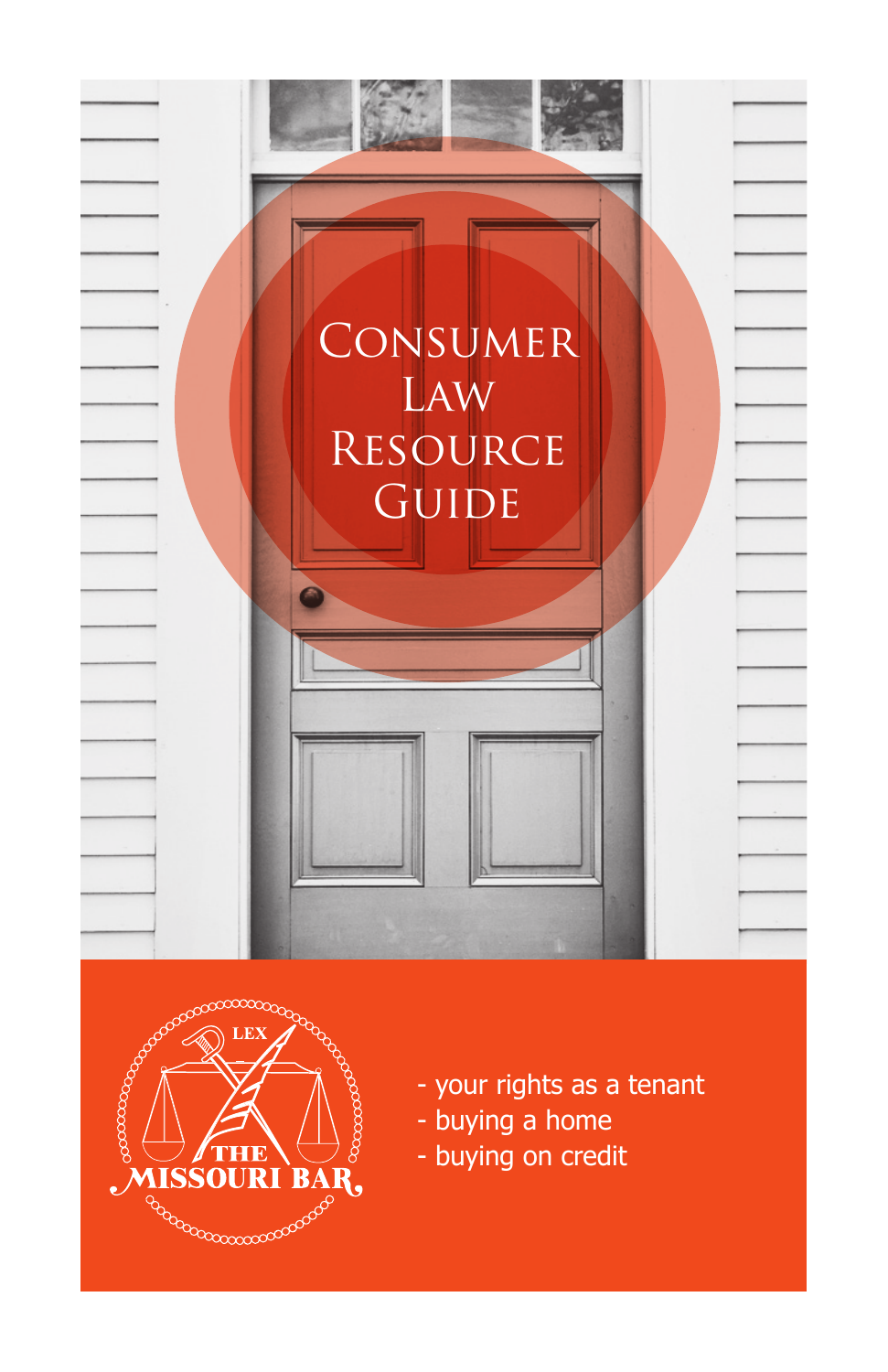# TABLE OF CONTENTS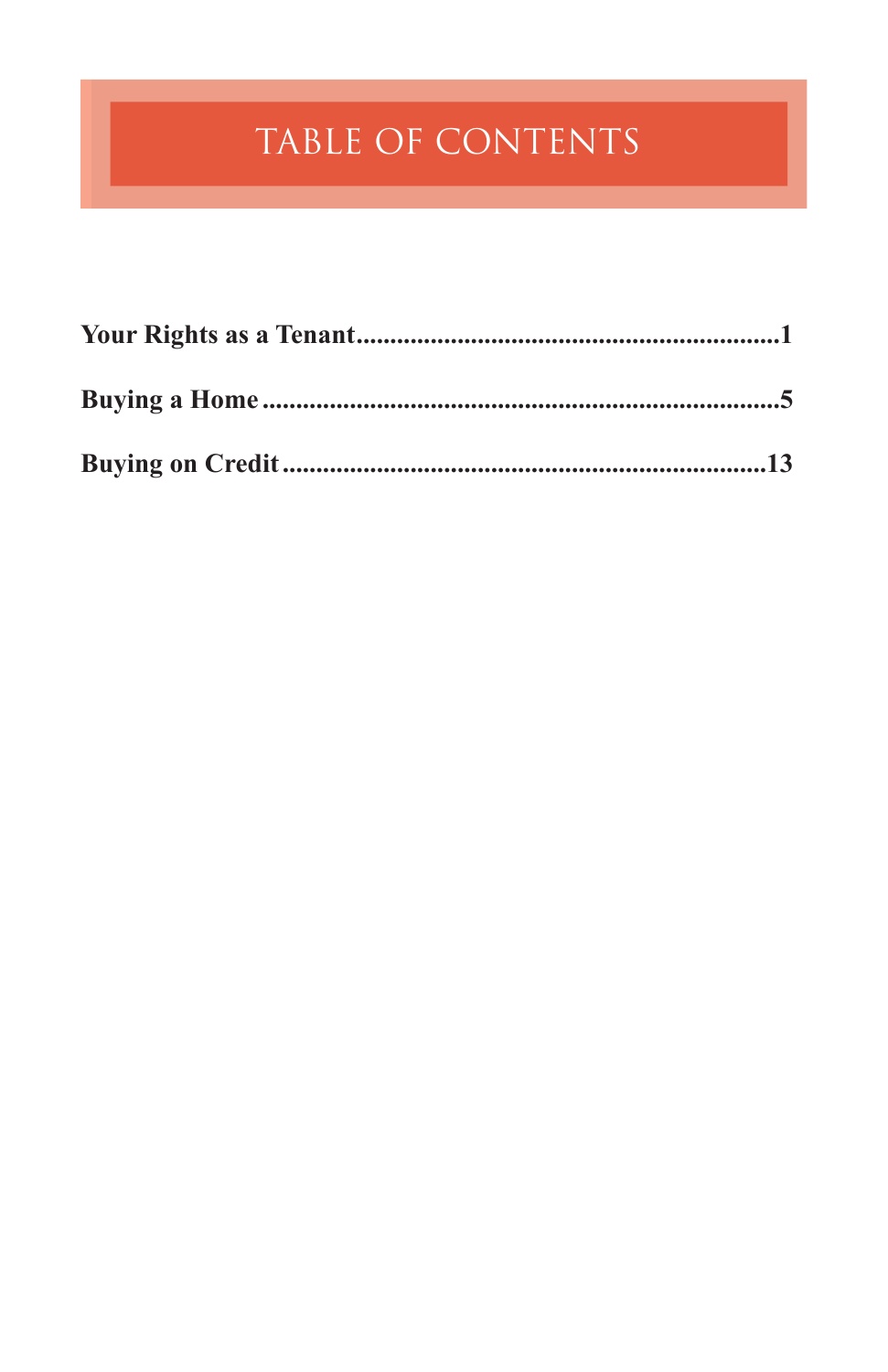## **The Landlord-Tenant Relationship**

The landlord/tenant relationship is one generally created by agreement and, therefore, involves both rights and responsibilities on both sides of the transaction. The tenant has certain rights, including the right to possession and quiet enjoyment, as well as additional rights described by statute and by the lease terms. These rights are balanced against the tenant's responsibilities to pay rent, and to reasonably maintain the property in a clean manner. The same is true of the landlord's rights, which are to receive rent, and weighed against his responsibility to maintain the property and perform repairs. This brochure is directed primarily to residential tenants.

#### **The Lease Agreement**

Preferably, the landlord/tenant agreement should be placed in writing, and signed by both parties. A written lease specifically sets forth the rights and responsibilities of the landlord and the tenant. A well-written lease will resolve most foreseeable disputes between the landlord and tenant. Any verbal or oral lease will be interpreted as a month-to-month lease. A month-to-month lease is, in essence, only a lease for 30 days, whereas a written lease can extend for a longer time. However, a month-to-month lease can only be terminated by notice, provided by either the landlord or the tenant on or around the date that the rent is due, stating that the lease will terminate 30 days after the notice.

Tenants should realize that the terms of a written lease with a landlord are negotiable. All negotiations are subject to the issue of bargaining power. In a tenant's market, a tenant may have more bargaining power to negotiate favorable terms in a written lease. Obviously, the important terms to negotiate include the amount of rent, but also include any right to have pets, the security deposit, and the duty to make repairs. Who pays for utilities can also have a significant economic impact. Of course, a landlord has no obligation to negotiate terms, but a reliable tenant with the ability to pay rent and a good credit rating may have greater bargaining power. A tenant may want to have an attorney look at the written lease before signing it. If your landlord does not want your attorney to look at the lease, you may have some cause for concern.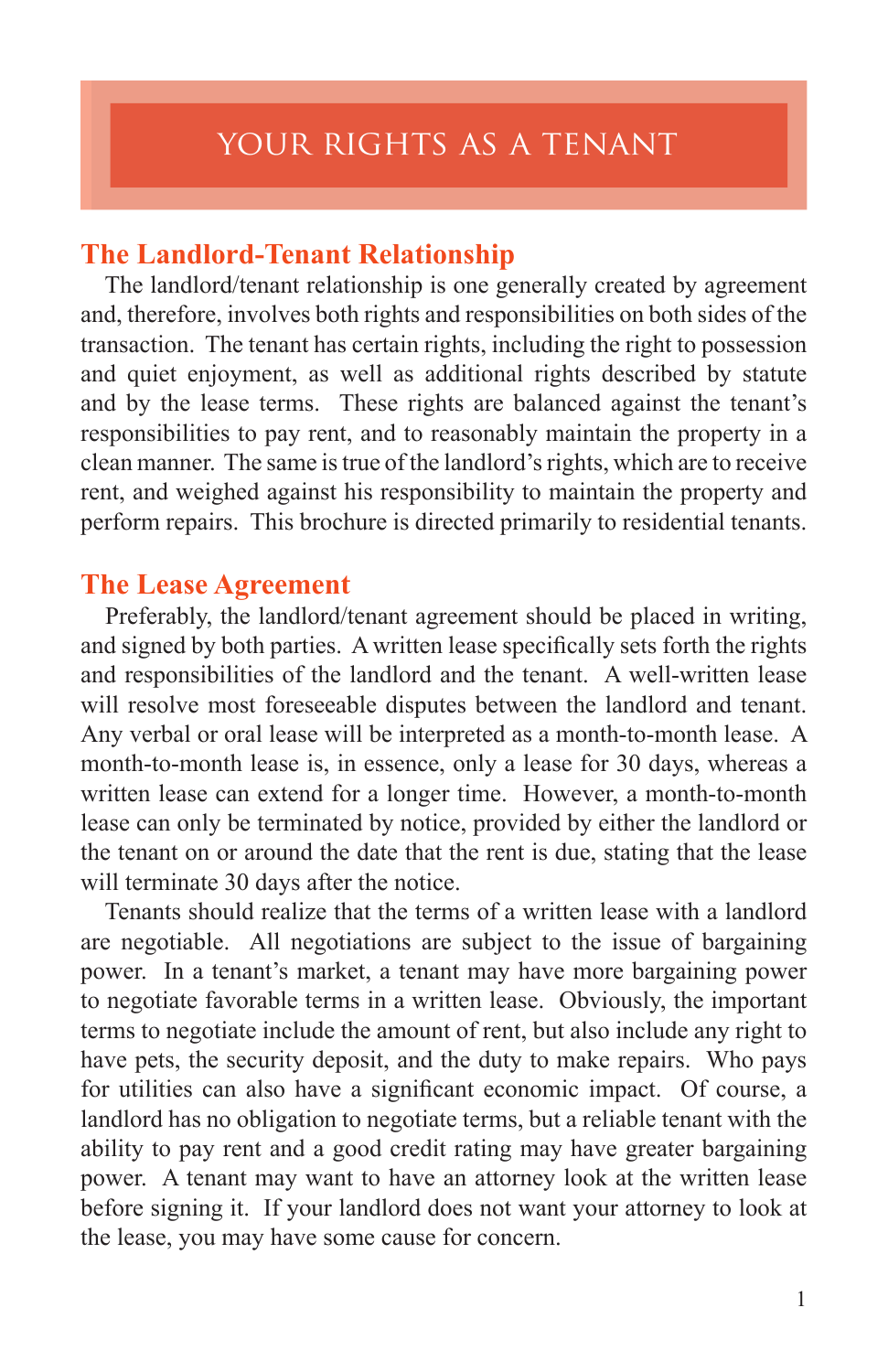# **The Security Deposit**

A landlord will generally require a security deposit, which by law cannot exceed the amount of two months' rent. The security deposit is returnable at the end of the lease. The security deposit is not intended to be applied to the last month's rent, but rather is intended to protect the landlord against any damages to the property. One way for a tenant to avoid disputes with the landlord over damages to the property is to create a list, before the tenant takes occupancy of the property, identifying any damages evident in the property. These damages may vary from marks on the floor or carpet to appliances that do not work or windows that will not open. It is best to document any deficient conditions to the property in advance.

Similarly, at the close of the tenancy, the tenant has a right to notice of a walk-through with the landlord within 30 days of the termination of the tenancy to review any damage to the property. Ordinary wear and tear on the property should not be deducted from the security deposit. However, a tenant must return the premises in a reasonably clean condition. If a landlord wrongfully fails to return a security deposit, a tenant may be entitled to double damages for the wrongful retention of the deposit.

## **Who Makes Repairs?**

One of the most critical clauses of the written lease agreement is the issue of who makes repairs. Generally, in apartment leases the landlord retains the obligation to make virtually all repairs, including interior repairs and appliances. However, in house leases the duty to make repairs, including repairing appliances, is sometimes placed upon the tenant. Furthermore, the duty to maintain the yard and grounds may be delegated to the tenant in a house lease. These issues should be discussed in advance, because they frequently lead to disputes between the parties. Obviously, the duty to make repairs can be expensive.

Assuming that a lease does provide that the landlord is to make all repairs, it is rare that a landlord makes all repairs in as timely a fashion as the tenant would expect. Even if the duty to perform repairs is upon the landlord, the tenant has a duty to avoid "waste" of the property and as a result, in an emergency, has a duty to remedy conditions that will cause additional damage to the property itself or to neighboring properties or tenants. For example, if there is a plumbing leak, a weather leak, or gas leak, the tenant has a duty to turn off the water or gas and to call a roofer to temporarily stop any leaking. In the event of such incidents, the landlord generally disclaims any obligation to repair or replace the tenant's personal property. Obviously, if there is a leak or sprinkler malfunction,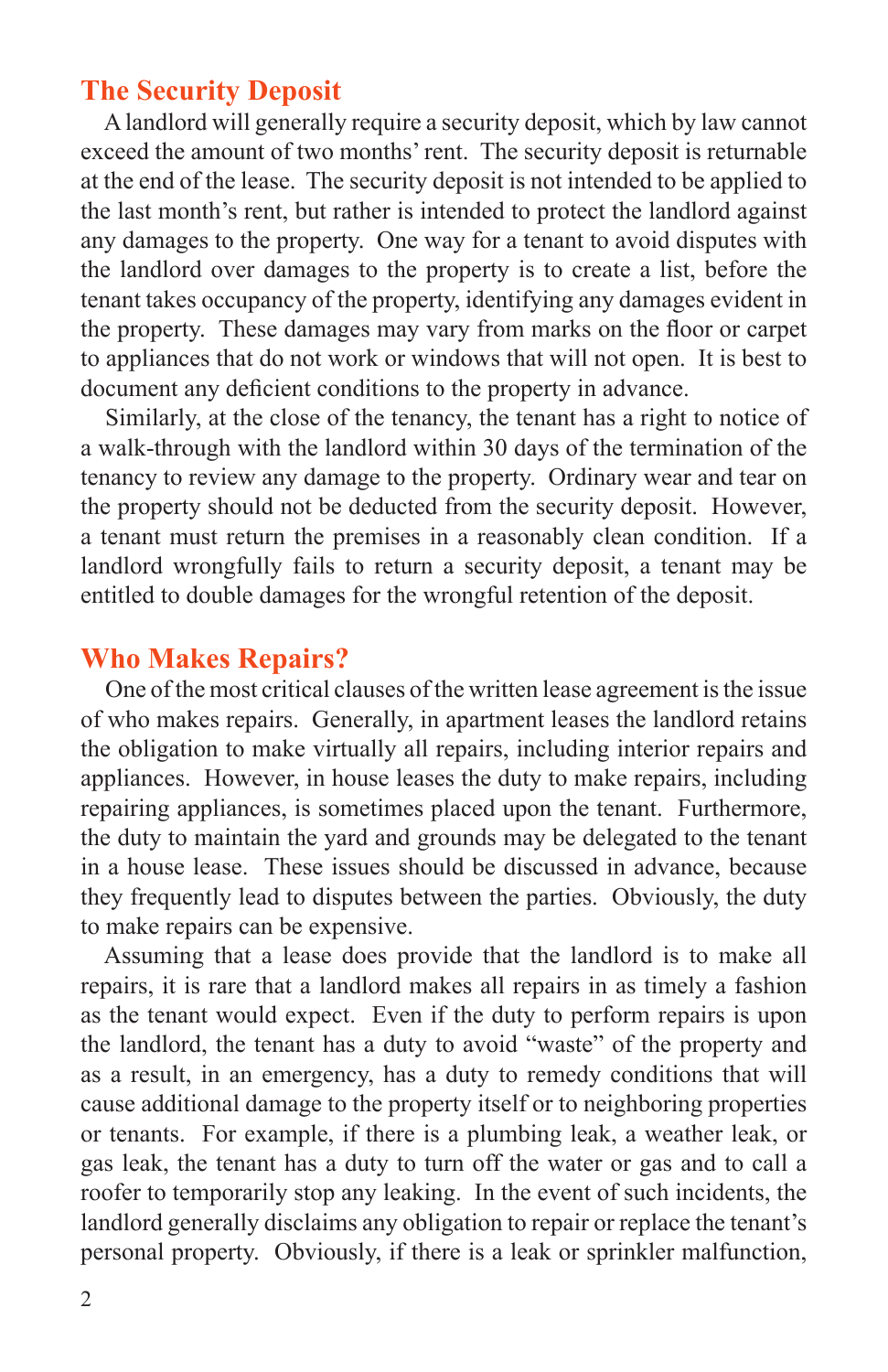a tenant's electronics and other property can suffer severe damages. The landlord has no responsibility to cover those damages unless the landlord can be demonstrated to be negligent. As a result, a tenant should consider obtaining renter's insurance to protect them against property damage, theft, and other casualty losses that may occur in connection with their tenancy.

#### **What If the Landlord Does Not Make Needed Repairs?**

If a landlord fails to make repairs that they are obligated to make, unfortunately, the tenant's remedies are limited and, to some extent, costprohibitive. Under the law, a tenant is not able to terminate the lease due to a landlord's failure to make repairs, unless the problem is such that it makes the property "untenantable," which means uninhabitable. In other words, if you can live there, the property is not untenantable. Generally, the tenant does not have the right to make the repairs and charge them back to the landlord, and the tenant does not have the right to withhold rent. The preferred remedy under the law is that the tenant pays rent and brings a claim against the landlord for the damages. Unfortunately, the cost and inconvenience of bringing a claim to court against a landlord is frequently more trouble than the cost of the repair is worth.

## **What Happens If a Tenant Does Not Pay Rent When Due?**

A landlord cannot terminate utilities to the premises, even if the tenant ceases to pay rent. In the event of a default, a landlord is prohibited from removing a tenant or the tenant's personal property from the premises without obtaining a court order, except under certain circumstances. In the event that a tenant abandons the property, Missouri statutes do set forth a procedure for the landlord to post notice on the property and give the tenant notice of their right to recover the property. If a landlord removes or excludes a tenant from the property without judicial process, the tenant may have a claim against the landlord for forcible entry and detainer. The same is true if a landlord changes the locks.

#### **What Other Rights Do Tenants Have?**

Tenants do have a right of quiet enjoyment, which is sometimes overlooked by landlords. The right to possession and quiet enjoyment includes the right to be free from unlimited and unreasonable intrusions by the landlord. In other words, the landlord should not come and go frequently, and should give reasonable notice prior to entering upon the premises. Furthermore, the tenant should not be subjected to unreasonably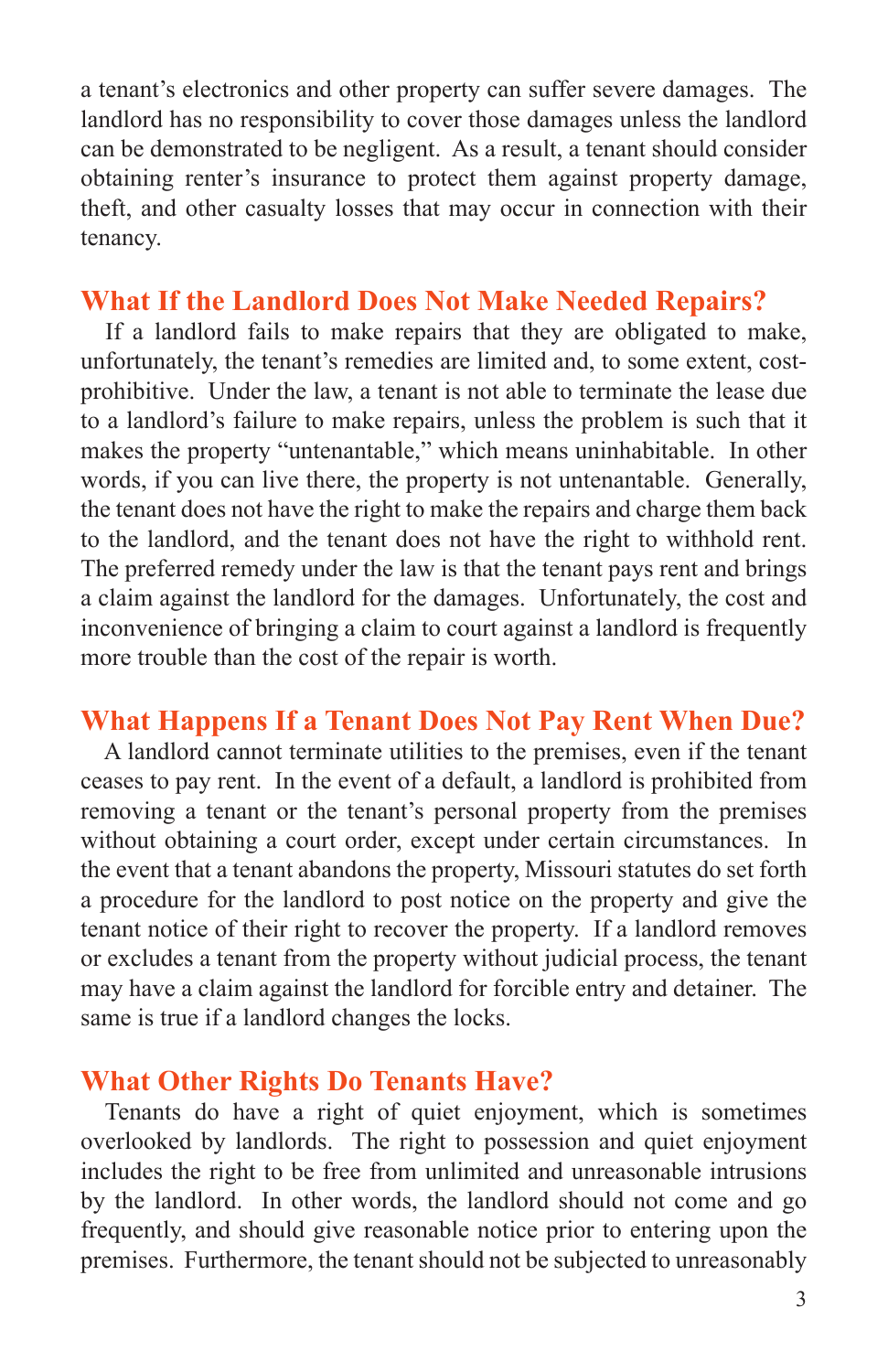loud noise from neighboring tenants or the landlord, and should be free from noxious odors or other intrusions upon the premises. Consistent with the mutual rights and obligations under the lease, a tenant, likewise, may not unreasonably emit loud noises or noxious odors into the premises of other tenants or the landlord.

In most jurisdictions, the tenant will need to apply for and obtain an occupancy permit, which requires that the property be subjected to a city inspection, or the payment of a fee. However, the tenant is entitled to have the property comply with local municipal, county, and state building codes. Of course, all tenants and applicants for a tenancy have a right to be free from discrimination based upon race, color, religion, sex, familial status, national origin, or disability.

# **What Happens If a Landlord and Tenant Have a Dispute?**

Most landlord/tenant disputes can be avoided by both parties negotiating and discussing the terms of the lease agreement in advance. Once the lease is established, if both parties honor and acknowledge the rights and obligations of the parties under the lease, and act reasonably, no disputes should arise. If a tenant believes they are being strong-armed into a lease, or the landlord gives them a bad impression from the start, the tenant should walk away and seek other property. Most importantly, when presented with a written lease, every potential tenant should read the entire document and, if they do not understand something, should consult an attorney. Every tenant should ensure that they read and understand their lease.

Revised 3/12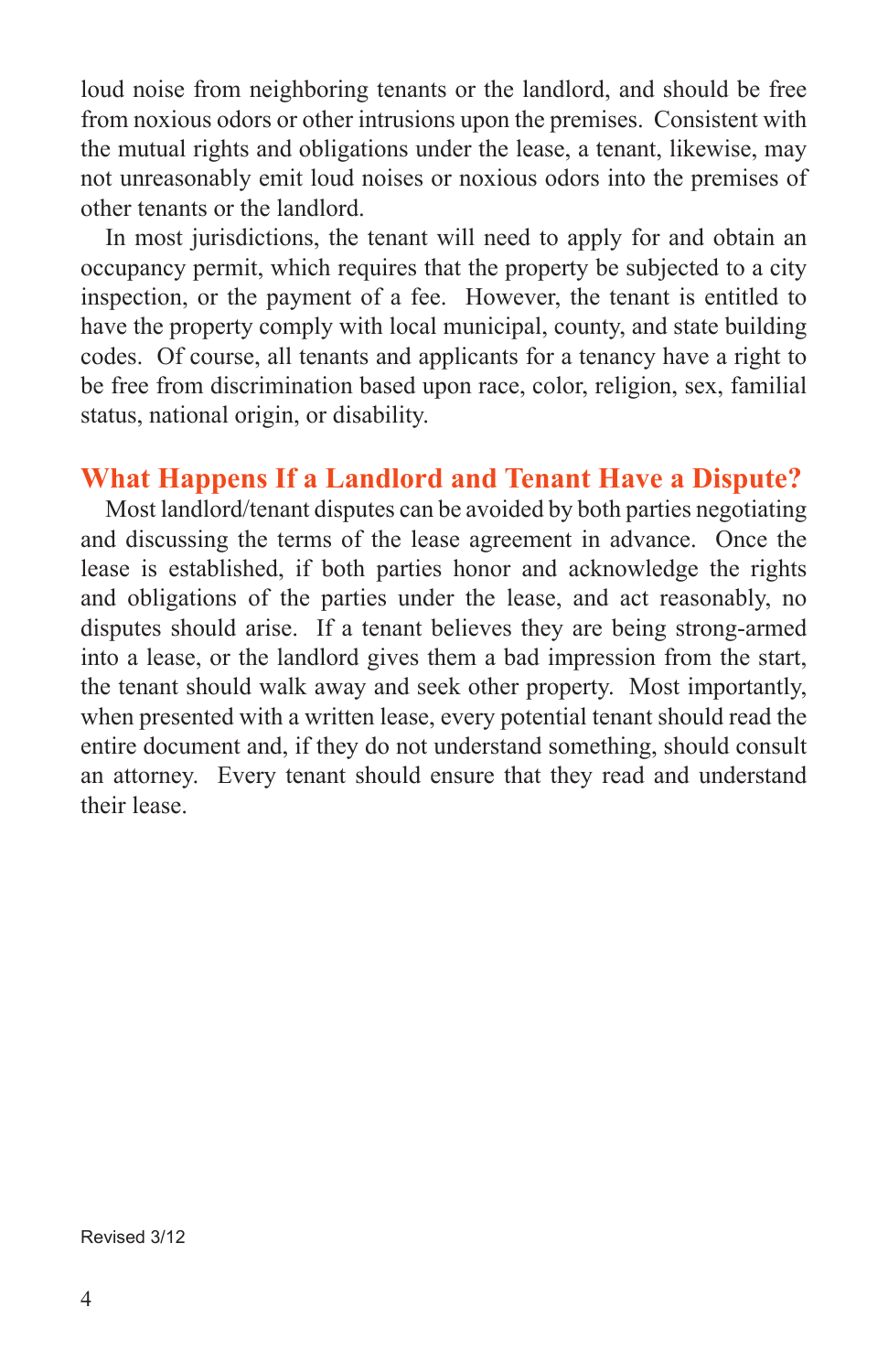## **Introduction**

For most of us, buying a home represents the biggest purchase of a lifetime. Carrying out such a big decision, and getting it right, involves educating yourself and getting appropriate professional help. Many people, including lawyers, are available to provide that help. In this booklet, The Missouri Bar will give you some ideas on how to help yourself, and some suggestions on how to use the professionals in the real estate industry to achieve your objective.

## **Educating Yourself**

Most real estate professionals agree that buying a home on a whim or impulse is a dangerous practice. Therefore, the first step in purchasing a home is defining your needs and capabilities. What size and other amenities do you need in your new house, such as number of bedrooms, bathrooms, storage, and family space? What do you want outside the house in terms of yard, garage, or garden space, as well as intangibles, such as neighborhood, area and schools? At the same time, you should determine how much house you can afford. This involves a careful calculation of how much cash you have available, and how much you can borrow. Most banks will welcome the opportunity to "pre-qualify" you for a loan by taking your loan application, reviewing your finances, and telling you the maximum amount they will lend you. A bank's prequalification will provide one indicator of the maximum price house that a buyer can acquire. However, prequalification is no substitute for evaluating one's own goals and budget to determine a monthly payment that a purchaser can realistically afford, and the time within which a purchaser would like to have paid off the mortgage.

Where do you want to live? You should consider factors such as proximity to work (travel time), style of the neighborhood (city, suburban, old, new, subdivision) and choice of school (public, parochial, private). The more time you spend educating yourself and "looking around," the better decision you will make. Check out the real estate ads, drive around your favorite neighborhoods and survey available homes, and check out community resources. School districts are another factor that may affect the long-term value of your home. Realtors can be an invaluable resource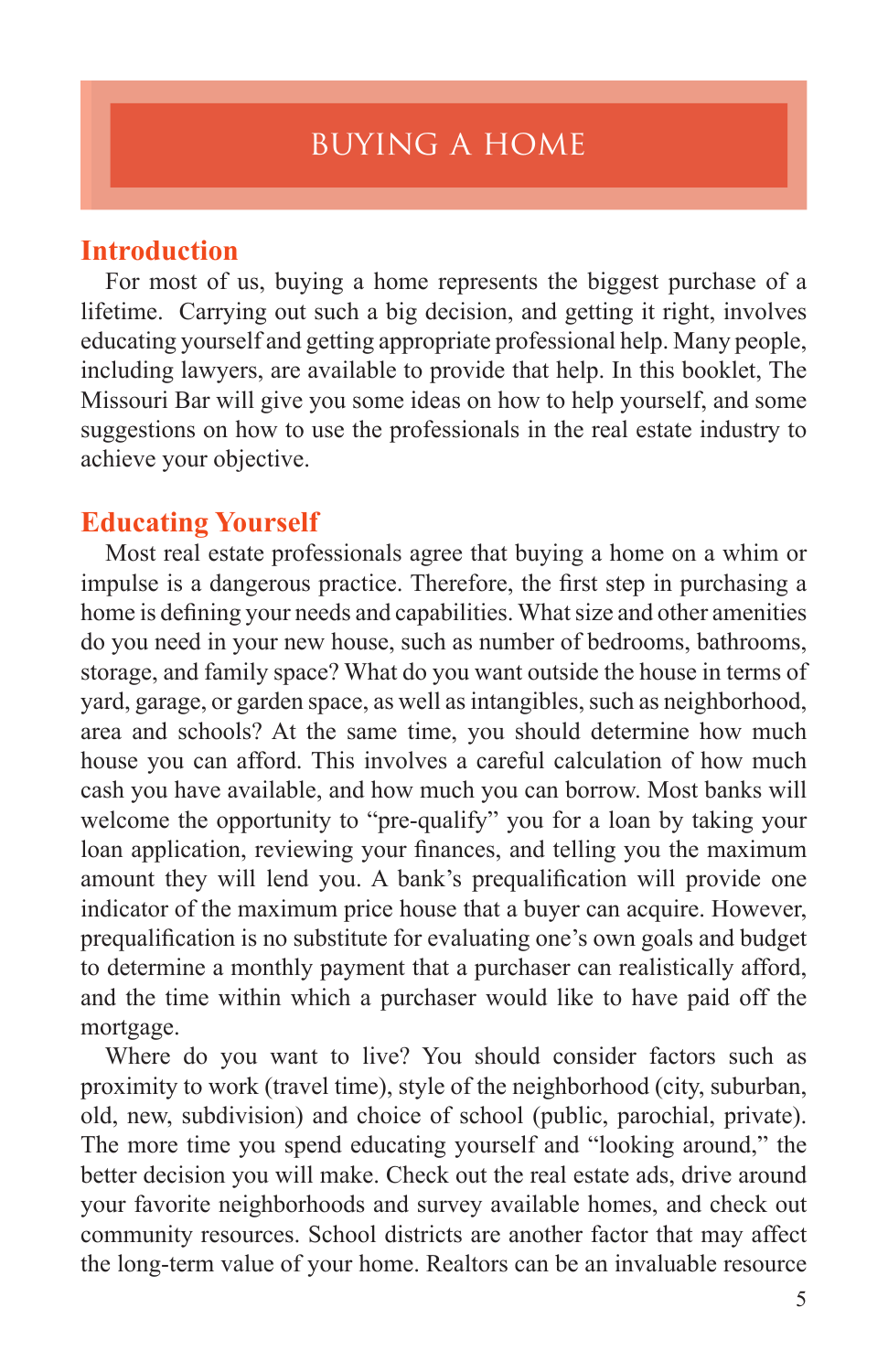in assessing neighborhood characteristics, and their effect on a home's value, although a qualified appraiser is the only person qualified to give an accurate opinion of value. Local realtors frequently have a familiarity with the region, and can locate areas within your price range with the amenities each buyer is seeking.

# **Getting Help**

Throughout Missouri, real estate agents earn their commission from the seller's funds when the sale closes. You will generally find three types of agents, each of which must disclose to you the nature of the agency:

(a) a **listing agent** represents the seller only, and earns a commission from the seller's funds at the closing.

(b) a **buyer's agent** offers a confidential relationship with you, and helps you negotiate the deal. The buyer's agent also earns a share of the listing agent's commission. If you have your own buyer's agent, you will not see a selling agent. A **buyer's agent** will show you a wide variety of houses, and provide a wealth of information on your preferred neighborhood.

(c) a **dual agent** represents both sides of the transaction, a real conflict of interest. You should be careful about disclosing any confidential information, such as your "maximum price," to anyone except your own "buyer's agent" or your lawyer.

Be aware that realtors may steer a buyer away from homes that are for sale by owner because the realtor wants to make sure they earn a commission, and properties that are for sale by owner are not listed on the realtor's multi-list system.

A **lawyer** will provide you with your best source of confidential legal advice, and will help resolve any legal conflicts that arise during the contract process. Lawyers generally charge by the hour, and thus your lawyer has no financial stake in the outcome of your negotiations. The lawyer's fee typically represents a very small amount when compared to the purchase price, but the lawyer's advice can save you money and disappointment in the long run. Your lawyer will act as your advisor, choose the form of purchase contract, draft the purchase contract, and adapt it to your individual objectives. Your lawyer should also review the title insurance commitment, the closing statement and the title transfer documents prepared by the title company. Contrary to popular belief, residential sale contracts are complex and binding agreements. Every purchaser, regardless of whether they have a realtor or a lawyer, should read their contract, and ensure that they understand it. Any amendments to the standard form contract, other than filling in the blanks with numbers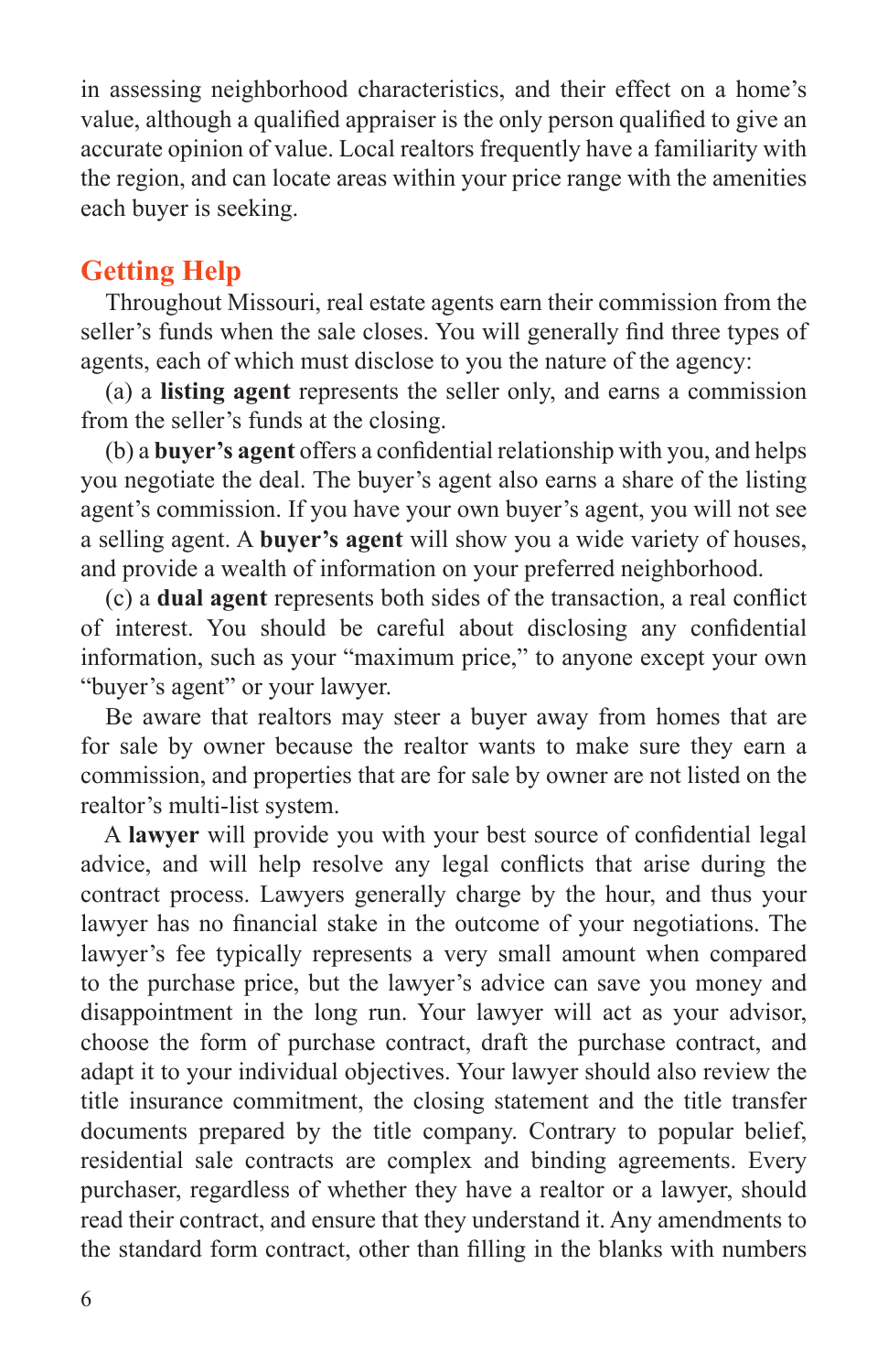or checking the boxes, is the practice of law, and should be done only in consultation with a lawyer. A lawyer may also explain the survey, the significance of a boundary survey as opposed to a spot survey, and can explain the title commitment. In most cases, lawyers will not profess an opinion on value or whether or not the decision to buy a house is a prudent decision.

Most real estate loans can be obtained through a bank. However, different rates are available at different banks or through a **loan broker**. A loan broker will charge a fee based upon the size of the loan, and may help in steering you into a specialized loan program. In the same manner that a buyer should look at different houses before deciding, shopping for different loan options is a good idea before settling upon a certain lender. In comparing loan proposals, it is important to make sure that all fees and costs are calculated into the finance cost to determine the best loan option.

The **appraiser**, chosen by your lender, will examine the property you want to buy in light of market conditions in the immediate area and the general condition of the house, and will give an opinion of value based upon an established methodology. The appraiser primarily protects the bank from making a loan on overpriced property, but this may protect you, also. Generally, if the appraisal does not equal or exceed the contract price, the bank will likely not fund the transaction, and the standard contract will let you cancel the deal, provided that the contract was written as being contingent upon financing.

The **title company** searches the public records to determine whether or not it is willing to ensure that the seller actually owns the property. If the title company considers the title "marketable," it will issue a title insurance policy to the bank, and to you, if you request one, and will prepare all of the documents necessary to complete the transfer of ownership, called "the closing." The title company charges a fee for its services, and a premium for the title insurance policy based upon the purchase price. A title policy may exclude significant risks from coverage, such as encroachments. An attorney can explain these exclusions and may be able to negotiate the removal of some exclusions.

A **surveyor,** of course, prepares a survey of the property. In many transactions the surveyor performs only a spot survey. A spot survey is created from the plats on record without a surveyor actually examining the property, whereas a stake survey or boundary survey is created where the surveyors mark the corners of the lot with stakes. Where only a spot survey is performed, the title insurance company will exclude coverage for any encroachments that would have been determined by a stake survey.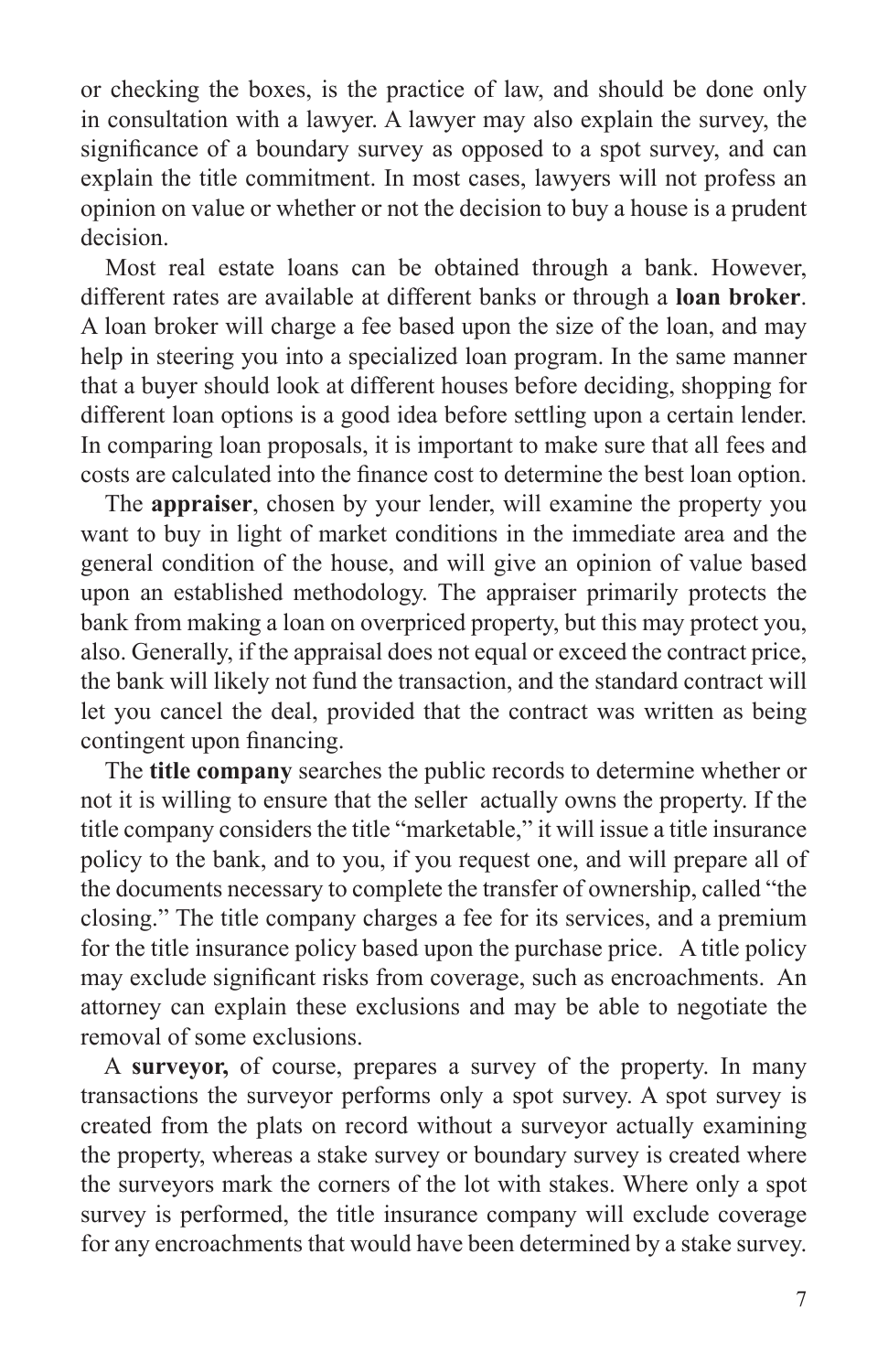Spot surveys are, of course, cheaper. However the piece of mind of a stake survey is often worth the price.

**Building inspectors**, provided for in the standard purchase contract, come in various specialties. A general building inspector will look for defects in the house itself, especially structural problems. Many building inspectors have limited training, and therefore a buyer should ask for the inspector's qualifications. In the event a buyer has any structural concerns after speaking with a building inspector, they should seek additional consultation with an engineer. Each purchase generally also requires a termite and pest inspection, and an inspection for gas appliances. Some home buyers ask for a radon inspection. Radon is a potentially carcinogenic gas found in underground unventilated areas in some areas of the state. The residential sale contract usually sets forth a very rigid time frame for performing inspections. Failure to notify the seller of defects revealed by the inspections within the designated time will cause a waiver of these defects. The buyer generally pays for all of these inspections, but their modest fees represent a good investment in making the right decision about buying a house. In the St. Louis region, the seller generally pays for the municipal and gas inspection.

#### **Getting a Deal**

Once you have educated yourself and have a good idea of the house you want, then you need to gain more information about the house before you make an offer. If the seller provides a seller's disclosure statement, then the seller has the duty to disclose all "material" defects, ones which would cause you to change your mind about buying the house. In most parts of Missouri, the listing agent has available a printed questionnaire that makes it easier for the seller to provide truthful written disclosure. You should expect to see this disclosure form completely filled out. The disclosure statement is not a substitute for qualified inspectors, and does not include all aspects of the property, such as the health of trees or the seller's opinion of his neighbors. If the seller does not provide a disclosure statement, the buyer should be very cautious.

One should also inquire how long the house has remained on the market. The real estate agent can easily get this information. The price should fall within the range you have already determined, or within your borrowing capacity, as determined by the bank, if you pre-qualified. A buyer and seller rarely agree upon the purchase price at first, and careful negotiation can save you a substantial amount of money. Your lawyer or buyer's agent can give you realistic advice on how much of a negotiating range to expect,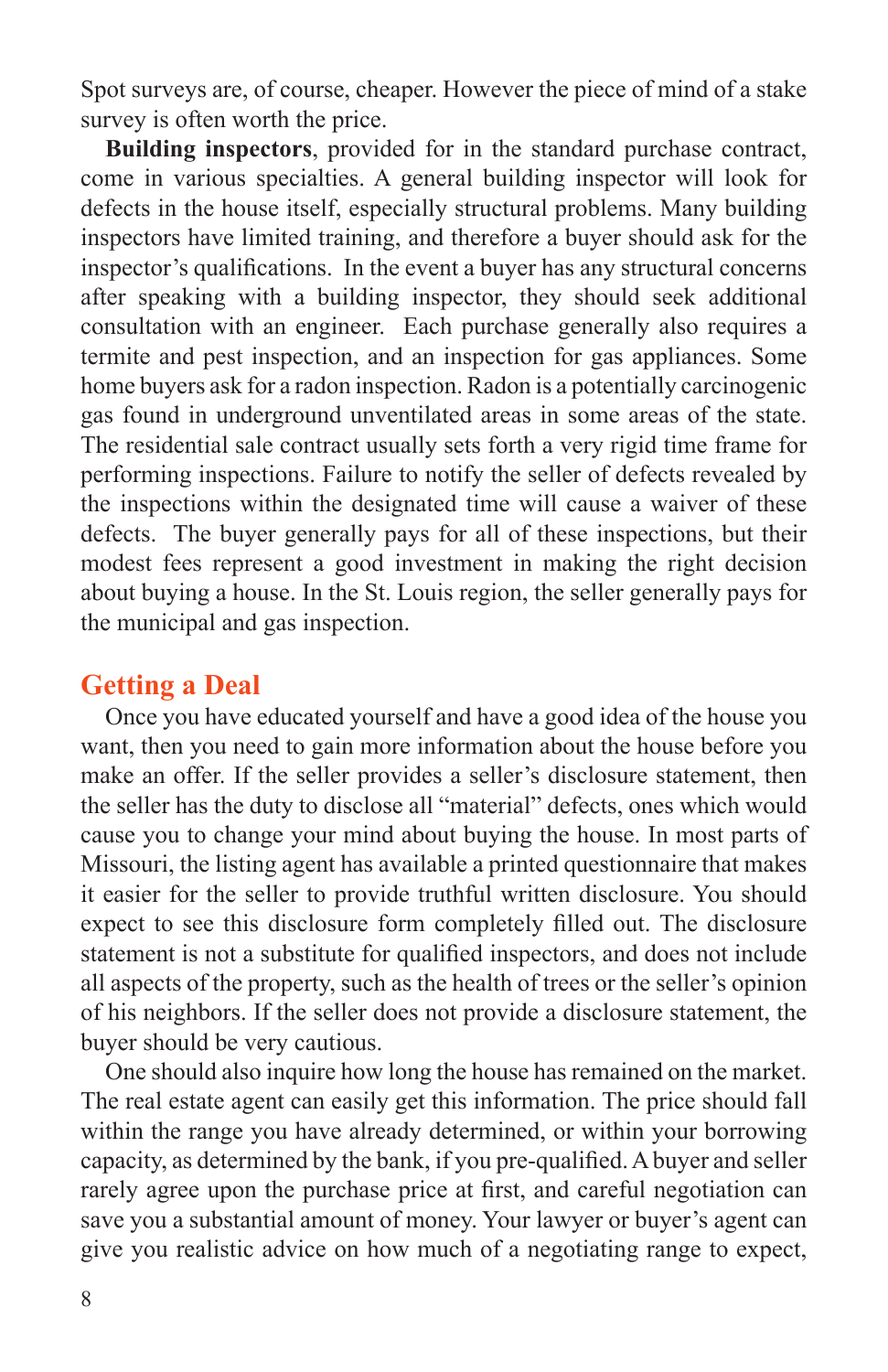and can help you formulate your first offer. A seller's agent or dual agent should not be consulted on price negotiations. Negotiations will involve, most importantly, the purchase price, but may also include any number of contract terms, like the size of the "earnest money" deposit, the time limits, closing date, and clauses to deal with special situations.

Under Missouri law, only a written contract will bind the parties to the deal. In most areas of Missouri, real estate agents will generally use the same printed form for a purchase contract. The standard contracts try to anticipate most of the problems that arise during a transaction and provide a way of dealing with those problems. Your lawyer or buyer's agent can prepare the contract for you, and make sure that it meets your objectives. For example, most home buyers need to borrow money to finance the purchase. A "loan contingency" in your contract will let you out of the deal if you cannot get the loan you need. Other contingency clauses deal with the necessity of selling your present home, early possession, necessary repairs shown by the inspectors, and other problems. Your lawyer can select the most appropriate printed form for you. Only a lawyer can draft contract language that goes beyond the printed forms. If you and the seller make any changes after you have reached agreement, those changes must be reduced to writing in order to be valid amendments to the agreement.

# **Getting a Loan**

Once you and the seller have come to terms and agreed upon a written contract, then you will turn your attention to financing the purchase. Most sale contracts with a financing contingency require that the buyer apply for financing within a short time of final acceptance of the contract. If you have already pre-qualified for your loan, the loan process will go very smoothly. If you have not already pre-qualified, your banker or loan broker can help you learn about special or subsidized programs available in your area for first-time home buyers or a federally-insured loan under the FHA, VA, or FNMA programs. Any loan applicant should provide complete disclosure of their finances on the loan application, even if the banker does not insist upon it. Under some circumstances it is possible to assume or take over the seller's existing loan, called a "loan assumption." One advantage to a home mortgage is that the mortgage interest is deductible on your federal tax return.

Market rate loans (with no subsidies) come in a variety of forms. The bank loan officer can tell you what kind of a loan is available from that bank, but any buyer should inquire of several banks to obtain the best interest rate and loan provisions. Under federal regulations, the lender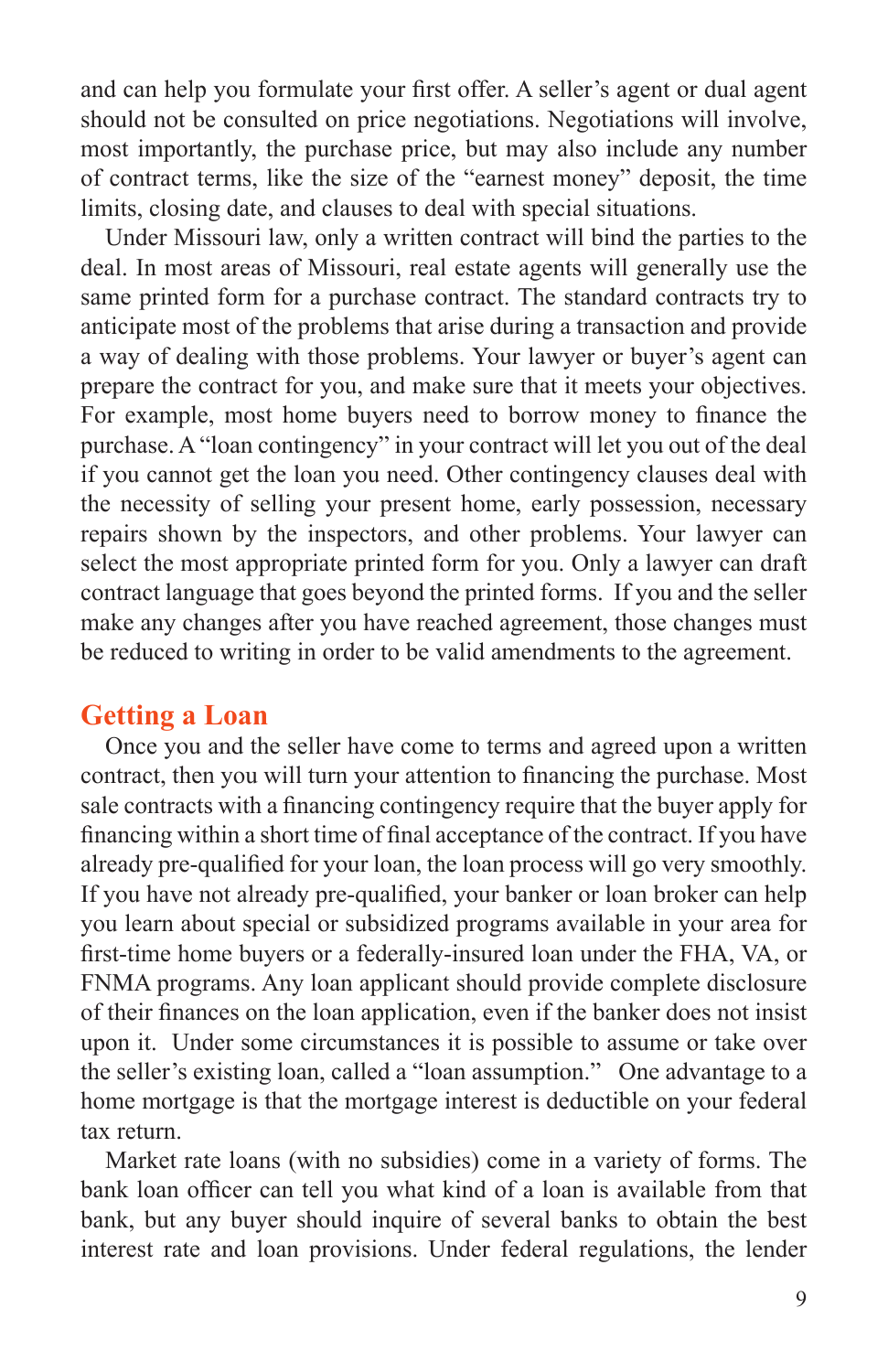must provide the borrower with a "good faith estimate" of the finance costs, including its fees and charges.

## **Inspecting the Property**

Unless you already know about the condition of the property you want to buy, or would buy it regardless of the condition, your contract should provide that you can have the property inspected and can cancel the contract if the inspection reveals material problems. The inspection clause will provide for at least the following kinds of inspections:

A **building inspection**, performed by a certified home inspection service, building contractor, engineer or architect, can report only on the conditions of the house that the inspector can see. The inspector looks for structural problems, deterioration of the structure, and building code compliance. The inspector may also give an opinion as to necessary preventive or remedial measures, and sometimes will make an estimate of the costs. No one should expect a perfect house, and inspectors almost always find some defects. If the defects do not pose structural problems, the parties will attempt to negotiate for repairs or adjustment of the purchase price before closing, as provided in the contract.

A **termite and pest inspection** will look for both active infestation and inactive evidence of old damage from termites or other wood-destroying pests. The inspector will propose remedial action, if needed, and may even propose a service contract. If the seller already has a service contract in effect, he should pass that on to you before closing.

In any area where natural gas heats most of the homes, the gas company will provide for safety inspections of all **gas appliances**, furnace, stove, and water heater. The inspector has the authority to "red tag" the appliance until the owner makes repairs.

Radon, a radioactive natural gas that percolates up through the foundation, has become a major concern as a possible cancer-causing element. **Radon testing** has become more common in residential sales. It takes about two weeks to gather the test sample, and another two weeks for the test results. Therefore, the contract must provide adequate time for testing, and you must plan to initiate the test immediately. The Environmental Protection Agency has set "safe" levels above which it recommends remedial action.

Many municipalities have a **building code compliance inspection** as a requirement before closing, or before occupancy by a new tenant. The code compliance or occupancy permit inspection looks for a whole different range of defects than the standard building inspection. If the municipality requires such an inspection, then it should be a contingency in the contract.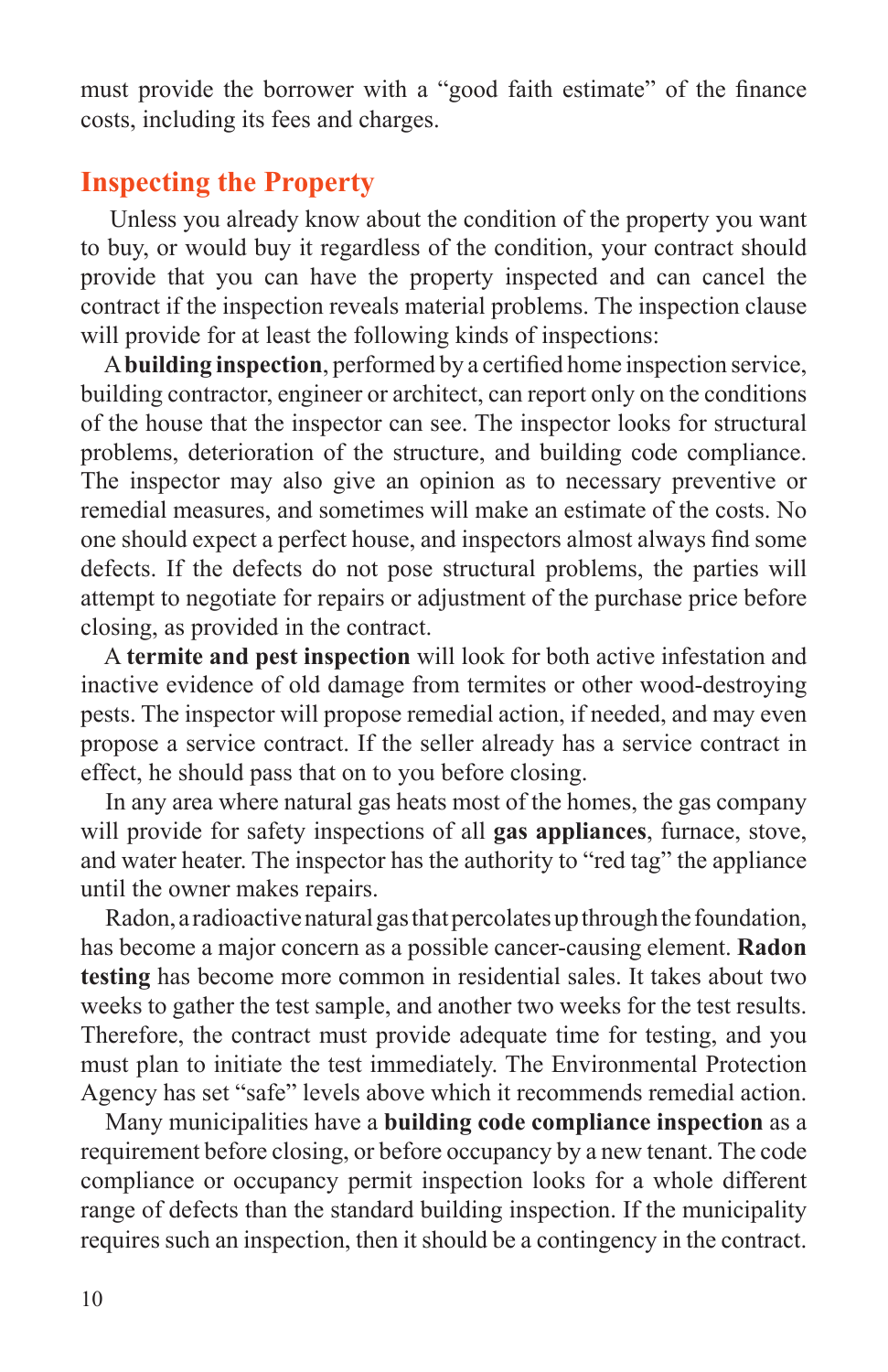## **Reviewing the Title Report**

In most parts of Missouri (except St. Louis), the seller orders and pays for the title report, and at closing pays for the buyer's title insurance. The preliminary title report ("commitment"), issued before closing, shows who owns the property now. It may, but not necessarily, show whether the property has any restrictions on ownership or use, such as deed restrictions, easements, and subdivision restrictions. It will show any liens that the seller must clear up before closing. The commitment will also show what the title company requires the buyer and the seller to do in order to complete the closing under the terms of the contract. Reading and evaluating a commitment for title insurance requires legal knowledge, and you should make sure your lawyer has an opportunity to go over the commitment with you as soon as the title company issues it.

## **Dealing with Surprises Before Closing**

Surprises emerging before closing generally involve defects in the physical condition of the property. Even though the seller may have given you a good faith disclosure of his knowledge of the property condition, the inspectors may find conditions or defects of which the seller was not aware. The contract should provide that you do not have to complete the deal if the seller does not repair or compensate you for the defects.

In addition, the preliminary title report may show defects or "clouds" on the title of the property that require action by the seller, possibly even litigation, to make the title marketable. Unless the seller can deliver marketable title, you can cancel the contract.

Most contracts authorize a walk-through by the buyer before closing. This right should be exercised to ensure that the property is in the same condition as when the buyer last saw it, and to see that the seller has made any repairs discussed in the contracts. If any failure to perform repairs or damages to the property is identified in the walk-through, a portion of the sale proceeds should be placed in escrow to pay for the repairs.

Surprises before closing generally require further agreement between the buyer and seller in order to avoid terminating the contract. **You and your lawyer must pay careful attention to the time limits stated in the contract; if you miss a time limit, you may have lost the opportunity to protect your rights under the contract.** If the best efforts of buyer and seller fail to reach an agreement to deal with a surprise and allow the deal to close, then the contract should provide that you will receive a refund of your earnest money.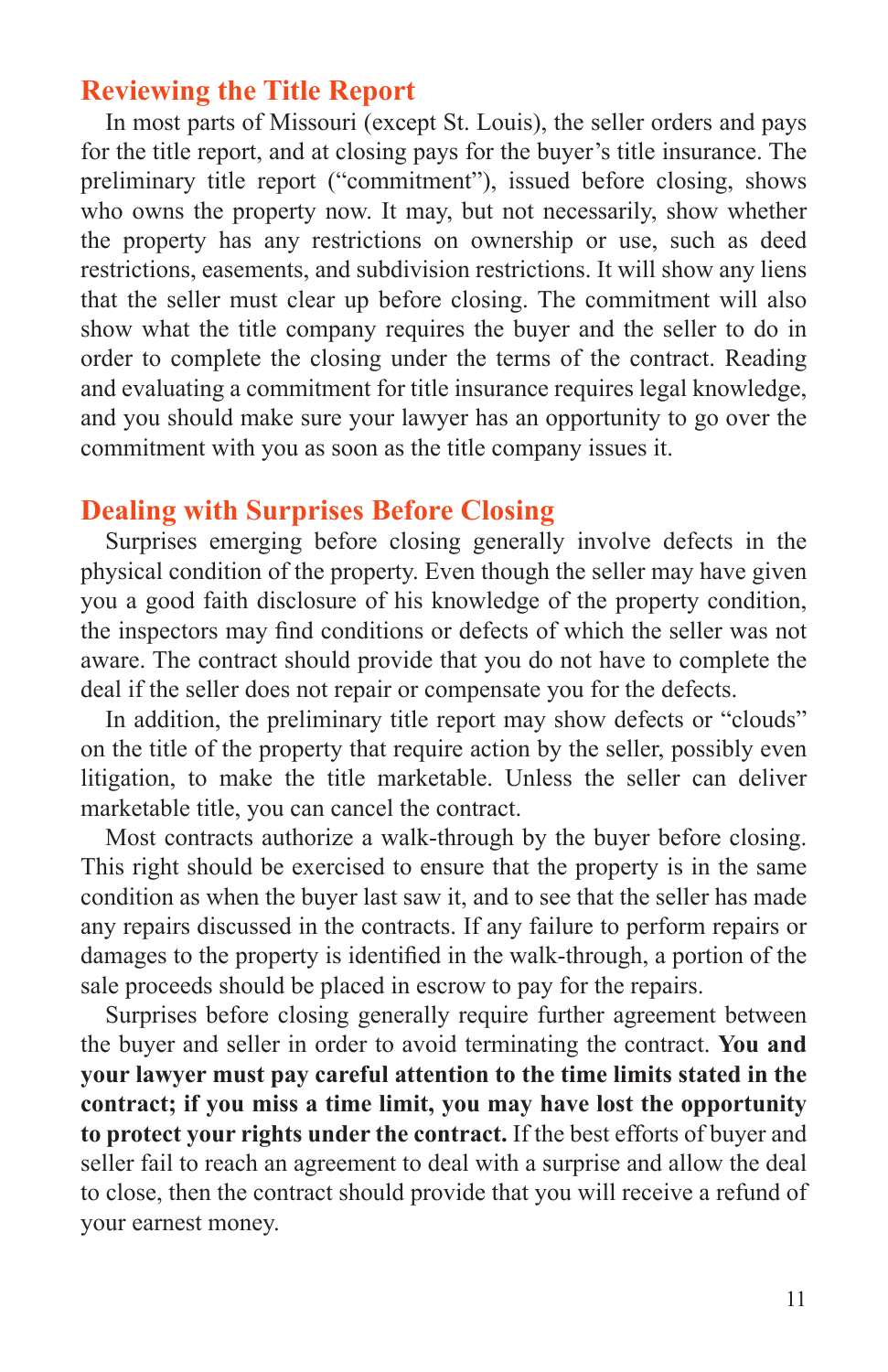## **Closing the Deal**

Closing a real estate transaction generally involves two stages closing on the loan, and closing on the title transaction. Closing on the loan means going to the bank and signing the loan and the deed of trust, a document in which you pledge the house as collateral for the purchase loan. The loan officer will explain to you the significance of all of the loan papers that the bank wants you to sign, all of the bank's charges, and the bank's requirements for performance of your obligations. When you have finished the loan closing, the bank will give you an envelope to take to the title company with all of its documents for recording, and a check for the title company. Sometimes the bank sends all of the papers to the title company, where you will sign all of the closing documents in one place.

The title company has a duty to everyone in the transaction as the "escrow agent." This includes the buyer, the seller, the real estate agent, the bank, all lien holders, and anyone else who expects to be paid from the funds available at closing. The title company prepares all of the closing documents and handles all of the money. When you finish the closing, you own the house. The title company, as the agent of the title insurance company, will guarantee that you have marketable title by issuing an owner's policy of title insurance.

## **Dealing With Surprises After Closing**

Even if everything goes smoothly in your residential purchase, after you move into your newly-purchased residence you may learn things that you did not know before closing, that the inspectors did not see, and that the seller did not tell you. When that happens, you should immediately ask your lawyer to review the contract and see what remedies you have. You may also have remedies outside the contract under Missouri law. But no remedy after the closing works as well as full disclosure and investigation before the closing, when you can terminate the deal if you find the seller cannot deliver what he promised in the contract.

## **Getting What You Pay For**

For most people, buying a home represents both a dream come true and a business transaction requiring great care. A buyer can avoid the dream becoming a nightmare by learning as much as they can about what they want to buy, and by seeking professional help. Even if you have gone through the home-buying process before, each transaction presents new problems. Learning through the experiences of others, especially your lawyer and your buyer's agent, will give you the best chance of achieving a happy result.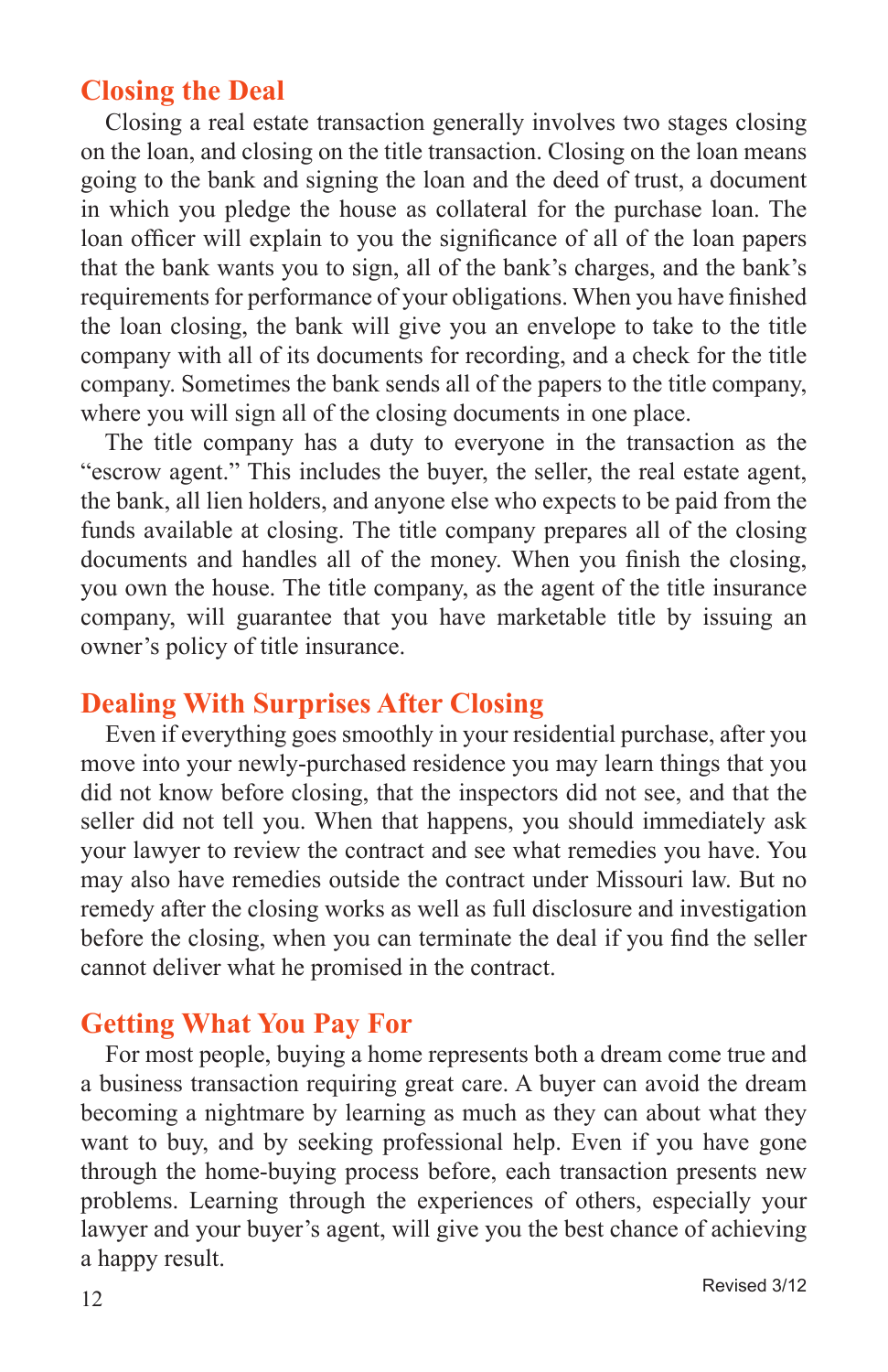## **What is Buying on Credit?**

When you buy on credit, you pay extra for the privilege of spreading your payments out over a period of time.

#### **What Kinds of Things Are Usually Bought on Credit?**

Today, virtually anything can be bought on credit. Big-ticket items such as automobiles, major appliances, furniture and jewelry are often bought on credit, but so are smaller items such as clothing, food and gasoline.

# **What is the Difference Between "Open-End" Credit and "Closed-End" Credit?**

"Open-end" credit is the type of credit you expect to use over and over. An example would be a credit card such as Visa, MasterCard or Discover.

"Closed-end" credit is one-time credit. Examples would be a car loan or a loan to remodel your house.

The difference is important because federal law makes creditors give you different information depending on the type of credit you get. In general, you get more information with closed-end credit. So if you're getting a one-time loan, make sure the lender doesn't set it up as open-end credit. Also, with open-end credit, the credit terms, such as interest rate or minimum payment, can change.

#### **How Can I Get the Best Credit Terms?**

You can get the best credit terms if you shop around and know what to look for. Many people focus on how much they will have to pay every month. These people usually get worse credit terms than they could have received if they had shopped carefully.

The federal truth in lending law makes creditors tell you certain things about the cost of credit. Some of the more important ones include:

• The AMOUNT FINANCED. This is the amount of credit you are actually getting. If this amount is higher than what you thought you were borrowing, take a closer look. You may be paying for things you don't need and don't want.

• An ITEMIZATION or the AMOUNT FINANCED. This spells out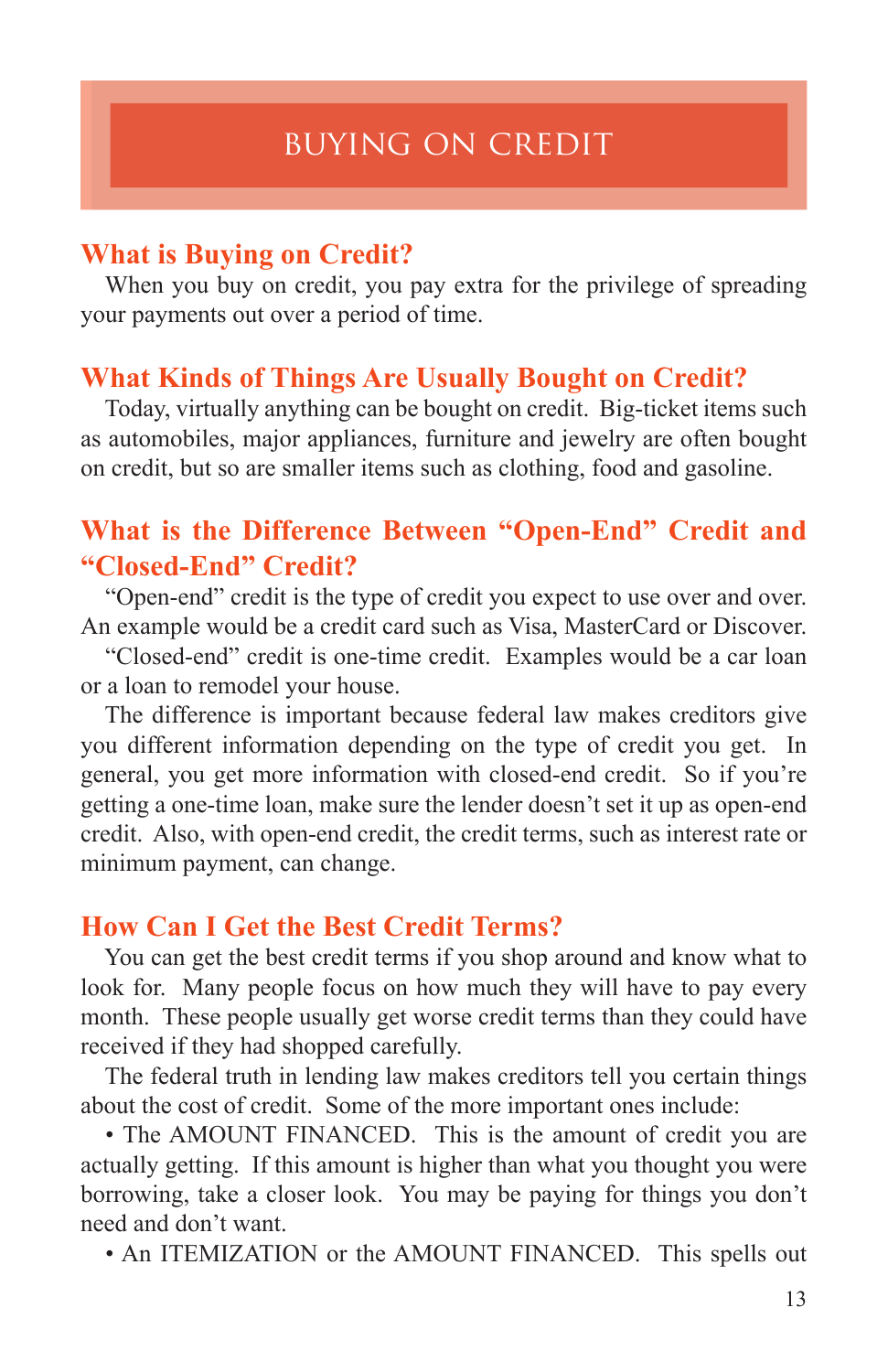where the money that you are borrowing is going – to you, to your account with the lender, or to someone else. If you see anything in the itemization you don't understand, ask about it. If you don't, you may wind up paying for things you don't want or need.

• The FINANCE CHARGE. This is how much the credit is costing you in actual dollars. The higher this is, the more you are paying for credit.

• The ANNUAL PERCENTAGE RATE (sometimes called "APR" in advertising). This is how much the credit is costing you, stated as an annual rate instead of a dollar figure. The higher this is, the more you are paying for credit. APR adds the interest rate to the other costs of credit, so you can compare accurately. For example, a loan with a low interest rate but a high origination fee can be compared accurately to a higher interest rate loan that carries lower additional fees.

• The PAYMENT SCHEDULE. This is how many payments you have to make, how much they are, and when they have to be paid.

• The TOTAL OF PAYMENTS. This is the total of what you will have paid when you have made all of the scheduled payments.

• The TOTAL SALE PRICE. This is the grand total price of your purchase on credit, including your DOWN PAYMENT.

• Whether the lender or seller is taking a SECURITY INTEREST in what you are buying or in anything else you own. A security interest means you have given collateral for the loan. If you do not meet the terms of the loan, the collateral can be repossessed, in addition to having to pay additional money.

• Whether there will be a PREPAYMENT PENALTY if you pay off early.

• How much any LATE PAYMENT charges will be.

# **How Can Knowing This Information Help Me?**

# *By helping you understand exactly what you're getting into*

Example: Supposed the advertised sale price of a car is \$7,495. You agree to buy the car, and to pay \$240 per month for 36 months, with a \$500 down payment. How much are you actually paying for the car? You can tell that easily by looking at the truth in lending disclosures.

Although the "cash price" was only \$7,495, your TOTAL OF PAYMENTS, including the FINANCE CHARGE of \$1,645, will be \$8,640. Add in your \$500 DOWN PAYMENT and your TOTAL SALE  $PRICE - the total amount you are agreeing to pay for the car – is $9,140.$ You're paying \$1,645 – the amount of the FINANCE CHARGE – for the privilege of buying the car on credit.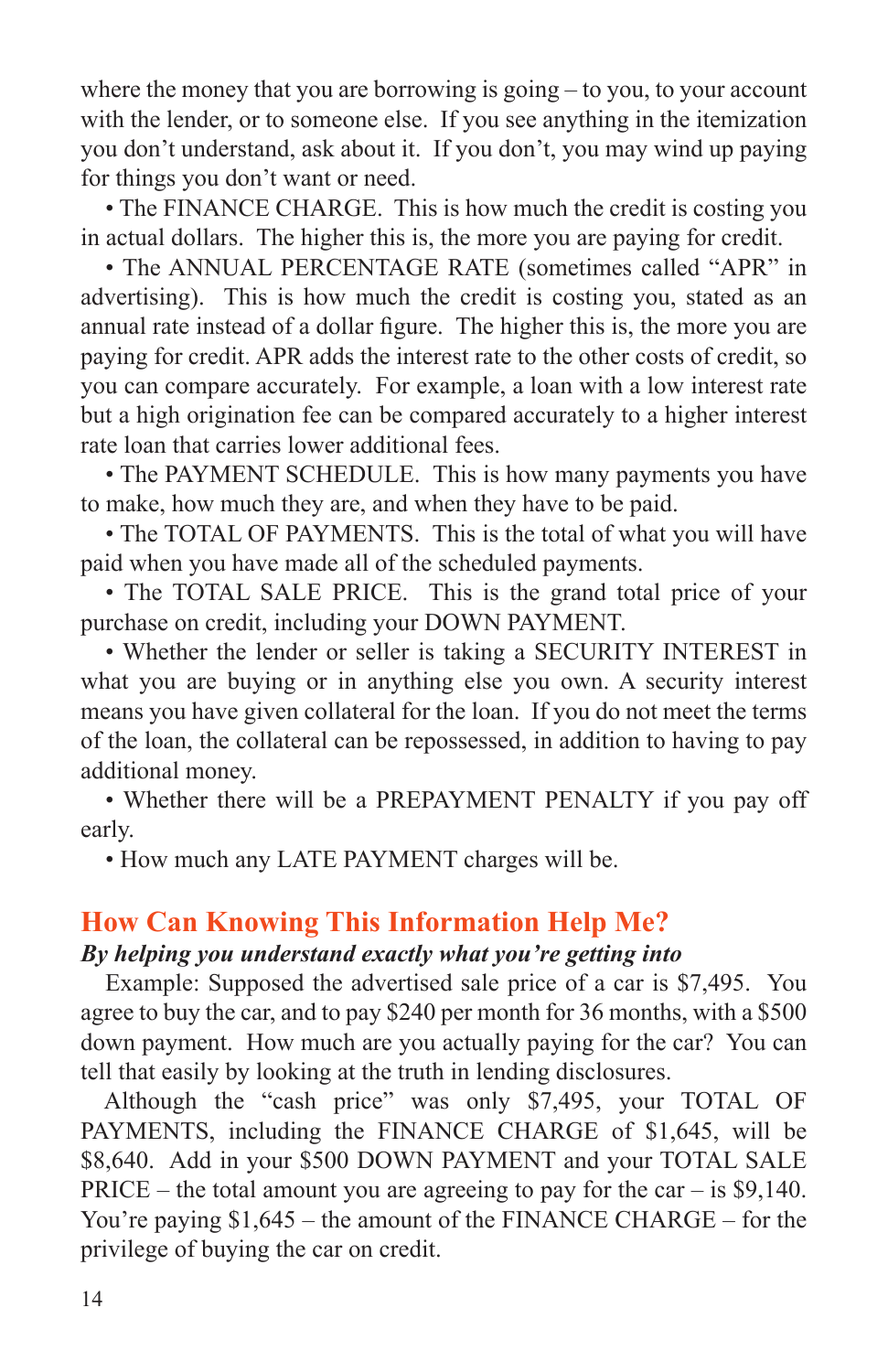#### *By helping you compare credit terms to get the best deal.*

Example: Dealer #1 offers you a car for \$7,495, with \$500 down and monthly payments of \$240 for 36 months.

Dealer #2 says, "We can do better than that," and offers you the same car at \$7,295, with only \$300 down, and monthly payments of \$210 for 48 months.

Which deal is better?

In each case, you are financing \$6,995 – the cash price of the car minus the down payment. Dealer #2 is taking payments of only \$210, which seems cheaper. But Dealer #2 requires payments for 48 months. How much difference does that make?

The truth in lending disclosures will tell you. Dealer #1's FINANCE CHARGE will be \$1,645. Dealer #2's FINANCE CHARGE will be  $$3,085 - $1,440$  more.

The ANNUAL PERCENTAGE RATE will also tell you. Dealer #1's APR is 14.27%. Dealer  $#2$ 's APR is 19.23% — almost five percentage points higher.

Either way you look at it, Dealer #1 is giving you a better deal on credit.

# **Does It Really Matter Whether You Read a Contract Before Signing It?**

Yes! Be sure to *read and understand* any contract before you sign it. Not only will it have the credit information described above, but it also contains all of the legal duties and terms to which you are agreeing. If you don't understand something, get advice. If you feel pressured, ask to take the contract home for review. If the lender won't let you, take your business elsewhere, because it is a violation of federal law for them to refuse to give you the written credit disclosures before you agree to the loan.

# **Can the Lender Sell My Contract?**

Yes. Most loans and other agreements to pay money can be sold. It is common for sellers to sell their loans to a bank or finance company. The new owner of the loan then has the right to collect its payments from you.

# **How Much Interest Can I Be Charged?**

In recent years, Missouri has removed most limits on interest rates. To check on whether an interest rate is legal, call a lawyer or the Missouri Division of Finance. Remember, though, that you can only be charged a given interest rate if you agree to it. That's another good reason to read and understand the contract before you sign it.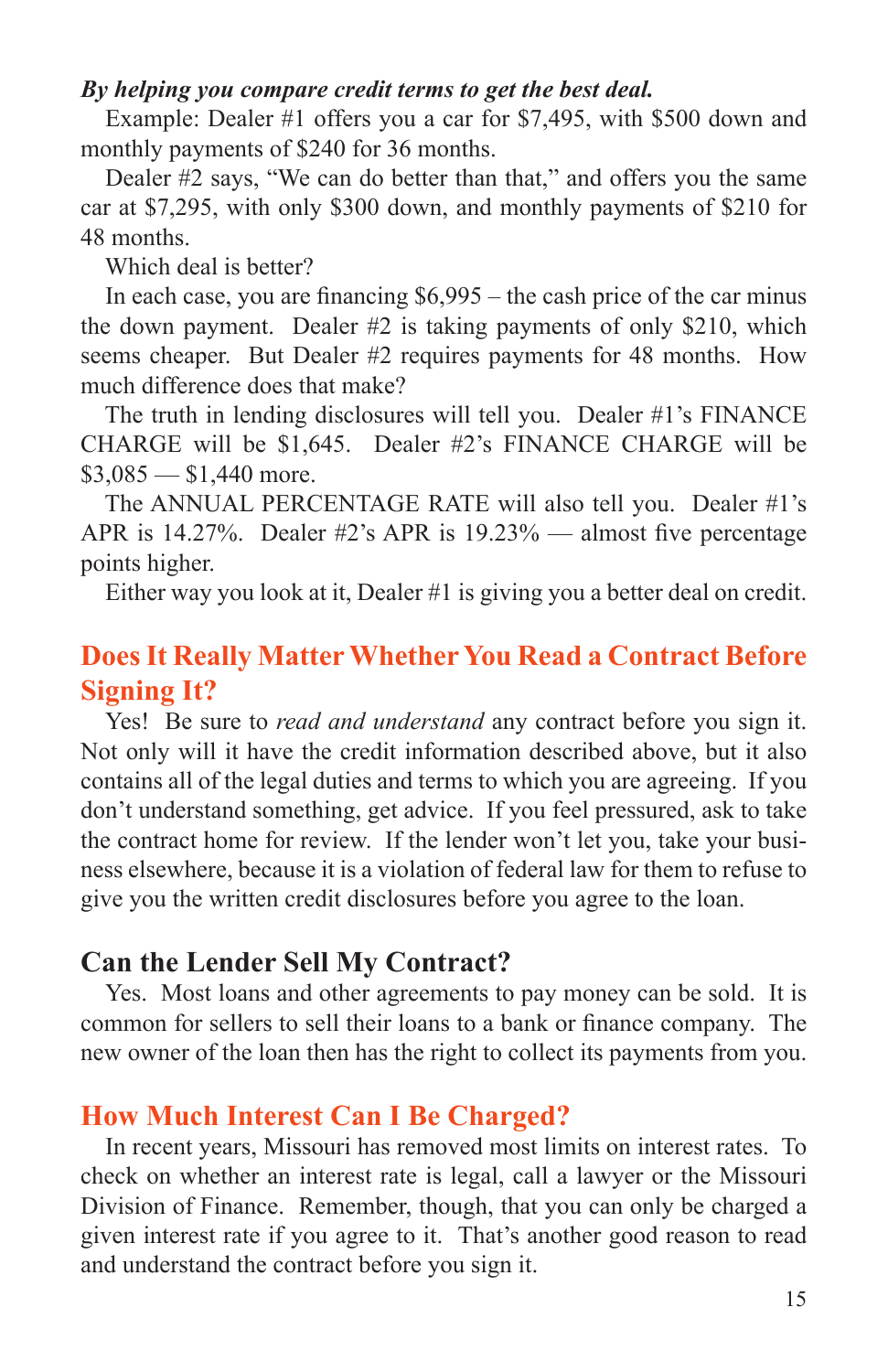# **Can I Pay Off My Loan Early?**

You can always pay your loan off early, but sometimes the contract will impose a "prepayment penalty." Check your contract to be sure. Prepayment penalties are a sign that perhaps this isn't the best loan for you.

# **What Are My Duties as a Buyer or Borrower?**

That depends on the contract. Of course, you will always have to make timely payments on the debt. But the contract may impose other duties on you as well. For example, it may require that you keep an automobile insured against damage or loss. If you don't, you may be in default, and your creditor may be able to buy very expensive insurance on the car and charge the cost to you. If the creditor does buy the insurance because you have not, the insurance will be very expensive, and it will only cover the loan itself, not the value of the car or house. This is just one example of why it's so important for you to know all of your duties under a contract.

# **What are the Seller's Duties If I Fall Behind?**

In some cases, such as repossessing your car or foreclosing on a mortgage, the creditor must give you notice and at least 20 days to bring yourself up to date. If you do bring yourself up to date within the given time, and later fall behind again, the seller must give you a second notice before taking action. Such notice is not required in other types of credit contracts.

# **Is There Anything I Can Do If I Have a Problem Making My Payments?**

If you have a good reason for not being able to make the payments on time, talk to the creditor. You may be able to work out a more affordable arrangement. Most creditors would rather work with you, at least for a while, than go to the trouble of suing you and trying to collect. But even if you have reached an agreement about making payments lower than amounts due, the creditor does not have to continue such changes in terms and can sue you at any time.

# **If I Give the Collateral Back Voluntarily, Can I Still Be Held Liable on the Debt?**

Yes. Unless the creditor agrees otherwise, your voluntary return of the collateral will not affect the creditor's ability to collect the rest of the debt from you if the creditor gets less than the full amount of the debt when it resells the collateral.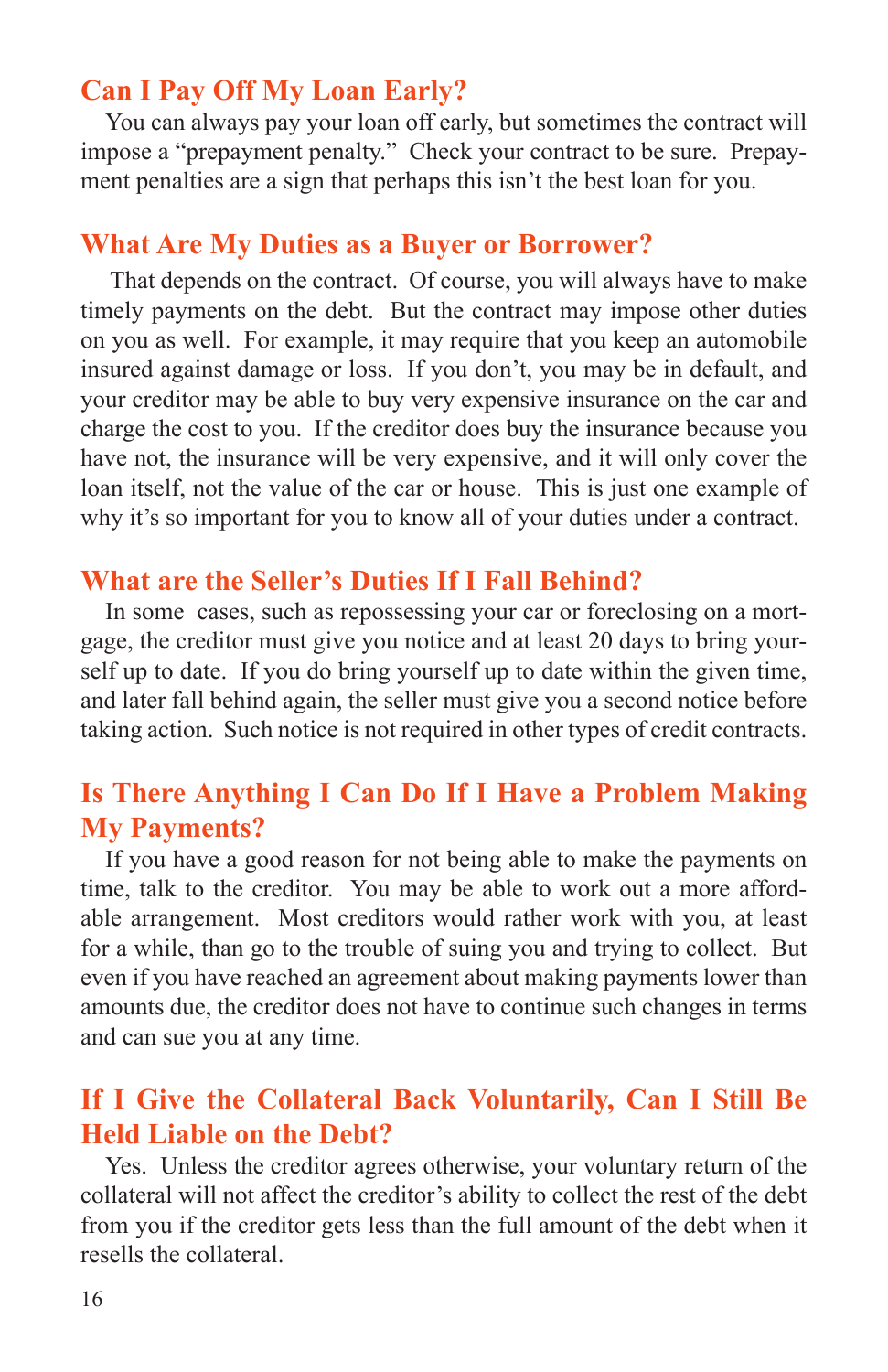# **If the Collateral is Destroyed, Can I Still Be Held Liable on the Debt?**

Yes. For example, if you buy a car on credit and then destroy the car in a wreck, you still owe the debt even though you don't have the car any more. Your insurance may cover the debt, but if it doesn't, you are responsible for payment.

If the collateral was destroyed because of something for which the seller can be held liable, you may be able to avoid payment of the debt. For example, if a car burns up because of faulty wiring, and was under a warranty, you may have a claim or defense against the seller or current owner of the debt. If that's the case, you should see a lawyer.

## **What is a Co-Signer?**

A co-signer is someone who signs a contract for someone else, and agrees to be responsible for payments being made.

Think long and hard before agreeing to be a co-signer or co-buyer for someone else. If that person doesn't pay, the seller or lender will look to you for payment.

# **Can My Wages Be Tied Up Or Taken If I Don't Pay a Debt?**

Yes. In most cases, the creditor must first sue you and get a judgment. Then your wages can be subject to garnishment. The creditor can take up to 25 percent of your after-tax earnings, or 10 percent if you are a head of household. The creditor cannot take anything, however, if doing so would drive your after-tax earnings below an amount equal to 30 times the minimum wage per week. That amount is subject to change. You may also be entitled to a hardship exemption, especially if you are supporting minor children.

In rare cases, your wages can be garnished for an unpaid debt without you having been sued. This can be done, for example, on certain student loan debts or other debts owed to the government. Even then, you must be given notice and a chance to be heard on the issue.

# **What Are Some Things to Remember Before Buying on Credit?**

- Read and understand your contract before you sign.
- Don't co-sign unless you are willing and able to pay the debt in full.
- Compare credit terms before you decide where to buy.
- Don't just look at the size of the monthly payment.